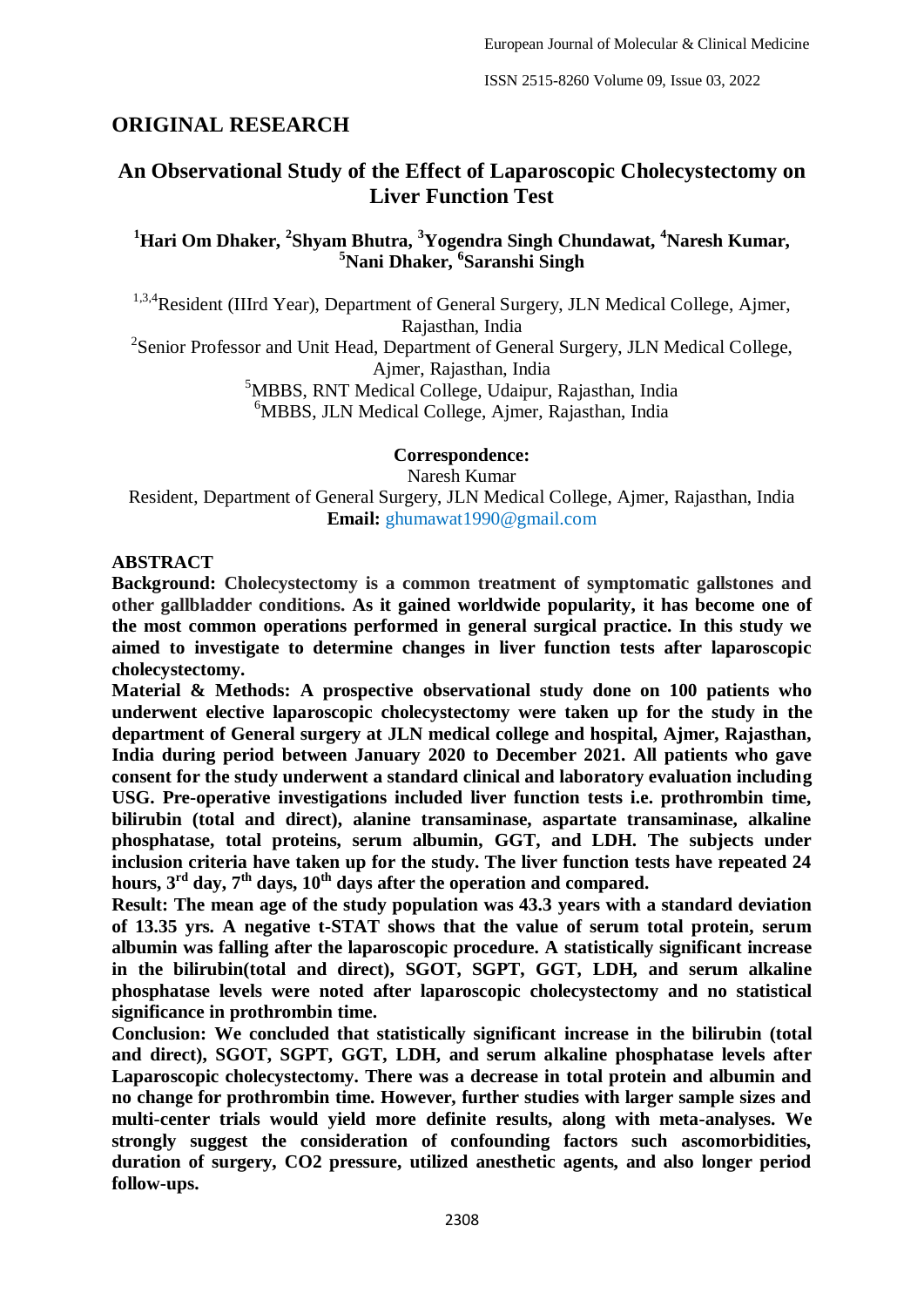### **Keywords: Laparoscopic Cholecystectomy, Liver function test, Gall stone, SGOT, SGPT, GGT, LDH, and serum alkaline phosphatase levels.**

# **INTRODUCTION**

Cholecystectomy is a common treatment of symptomatic gallstones and other gallbladder conditions<sup>1</sup>. In 1882 Carl Langenbuch performed the first open cholecystectomy for gallstone disease. In 1985laparoscopic cholecystectomy was first performed by Eric Muhe in Boblingen, Germany, and in 1987 Philippe Mouret in Lyon. France. Since the introduction of laparoscopic cholecystectomy into general practice in 1990, it has rapidly become the dominant procedure for gallbladder surgery.

By the end of the decade, laparoscopic cholecystectomy had spread throughout the world. The importance of laparoscopic cholecystectomy was the cultural change it engendered rather than the operation it replaced. In terms of technique, laparoscopic cholecystectomy is now the gold standard for the treatment of symptomatic gallstone disease.

Approximately 20 million people in the United States have gallstones. Of these people, there are approximately 300,000 cholecystectomies performed annually. Ten percent to 15% of the population has asymptomatic gallstones. Of these, 20% are symptomatic (biliary colic). Of the 20% who are symptomatic approximately 1% to 4% will manifest complications (acute cholecystitis, gallstone pancreatitis, choledocholithiasis, gallstone ileus)<sup>2</sup>. The incidence of gallstones increases with an increase in age, with females more likely to form gallstones than males. Age 50 to 65 approximately 20% of women and 5% of men have gallstones. Overall, 75% of gallstones are composed of cholesterol, and the other 25% are pigmented<sup>3</sup>.

The best diagnostic test for diagnosing gallstones and subsequent acute cholecystitis is a right upper quadrant abdominal ultrasound. If there is a suspected stone in the common bile duct based on ultrasound results, magnetic resonance cholangiopancreatography (MRCP) is the next step. If a common duct stone is identified on the MRCP, then the gold-standard test of an endoscopic retrograde cholangiopancreatogram (ERCP) should be performed by a gastroenterologist. A percutaneous transhepatic cholangiogram (PTHC) is also useful in diagnosing common bile duct stones if an ERCP is not possible<sup>4</sup>.

As it gained worldwide popularity, it has become one of the most common operations performed in general surgical practice. Although LC offered many advantages over laparotomy, new concerns arose regarding the effects of a pneumoperitoneum on the cardiovascular and respiratory system. <sup>5</sup> One of the important hemodynamic changes is the transient reduction in hepatic blood flow caused by a pneumoperitoneum.<sup>6-9</sup> The pressure of a created pneumoperitoneum and its duration was shown to influence the degree of hepatic ischemia by causing elevations in liver enzymes.<sup>10,11</sup> In this study we aimed to determine the changes in liver function tests after laparoscopic cholecystectomy.

# **MATERIAL & METHODS**

A prospective observational study done on 100 patients who underwent elective laparoscopic cholecystectomy were taken up for the study in the department of General surgery at JLN medical college and hospital, Ajmer, Rajasthan, India during period between January 2020 to December 2021. Those patients who fulfilled selection criteria have explained about the nature of the study and written informed consent obtain before the enrolment.

# **INCLUSION CRITERIA**

Patients aged 15 years to 70 years with symptomatic gall stone disease undergoing laparoscopic cholecystectomy.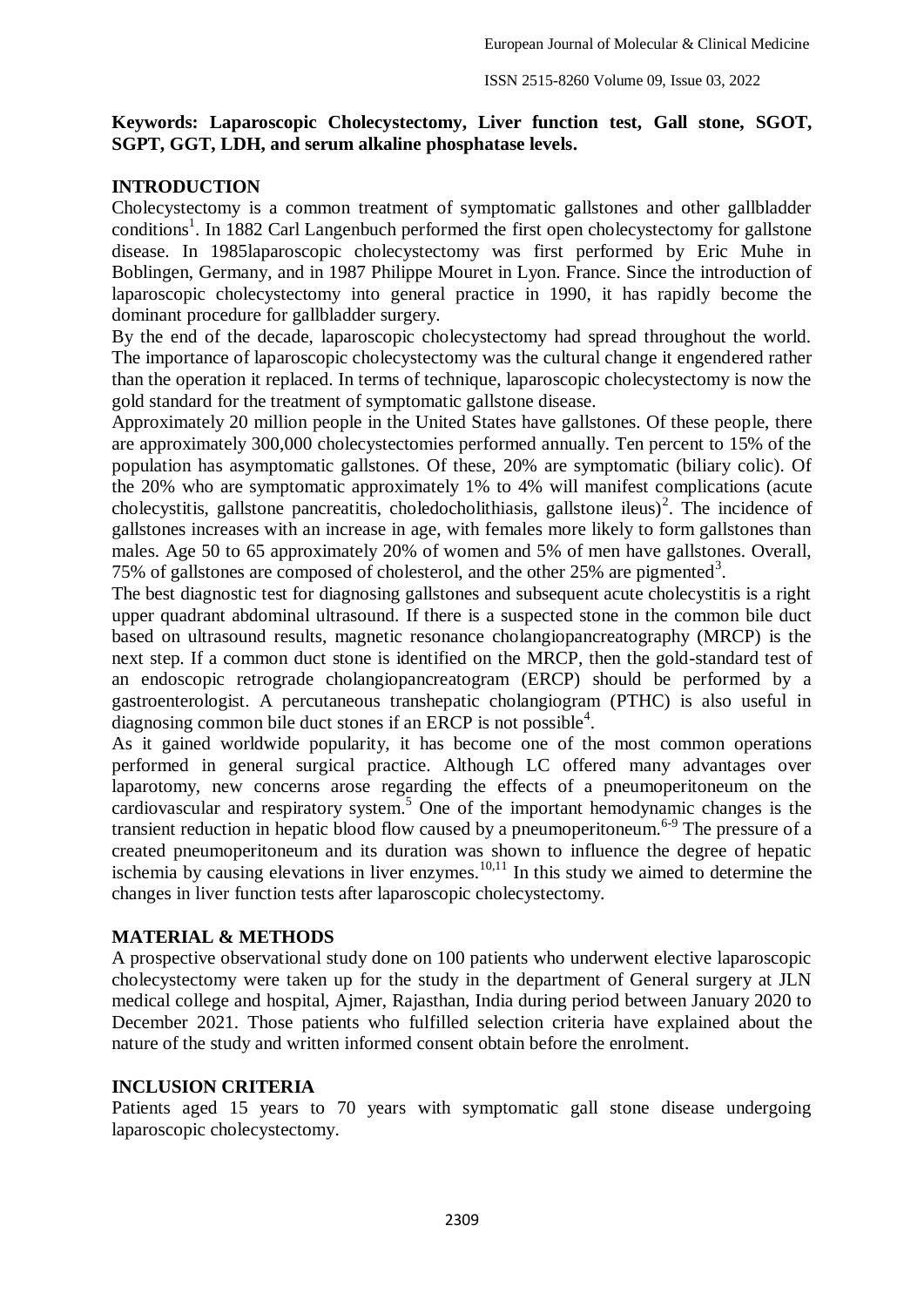ISSN 2515-8260 Volume 09, Issue 03, 2022

# **EXCLUSION CRITERIA**

- 1. Patients refuse for laparoscopic cholecystectomy.
- 2. Suspected malignant gall bladder diseases and hepatobiliary malignancy.
- 3. Patient medically unfit for laparoscopic cholecystectomy.
- 4. Patients with concomitant bile duct stone.
- 5. High levels of enzymes before operation.
- 6. In whom complications such as bile duct injury or bleeding from the liver bed were observed or converted to open cholecystectomy.
- 7. Patients with co-morbidities such as diabetes mellitus and or positive serology for hepatitis B or C viruses.

# **STUDY PROCEDURE**

All patients who gave consent for the study underwent a standard clinical and laboratory evaluation including USG. Pre-operative investigations included liver function tests i.e. prothrombin time, bilirubin (total and direct), alanine transaminase, aspartate transaminase, alkaline phosphatase, total proteins, serum albumin, GGT, and LDH. The subjects under inclusion criteria have taken up for the study. The liver function tests have repeated 24 hours,  $3<sup>rd</sup>$  day,  $7<sup>th</sup>$  days,  $10<sup>th</sup>$  days after the operation and compared.

### **STATISTICAL ANALYSIS**

Paired student t-test has been applied to all liver function tests parameter to measure the significant change in liver function. Appropriate statistical analyses have also been applied for comparing the incidences of adverse events and other complications.

### **RESULTS**

Our study showed that out of 100 patients, 24% were male and 76% were females. Most of the patients were in the age group of 31-40yrs around 30% and 23% of patients were in the 41-50 yrs age group. The mean age of the study population was 43.3 years with a standard deviation of 13.35 yrs (table 1).

| Gender        | Age group (yrs)   |  |                                               |     |    |           |  |  |
|---------------|-------------------|--|-----------------------------------------------|-----|----|-----------|--|--|
|               | $<$ 20 $\rm{vrs}$ |  | 21-30 yrs   31-40 yrs   41-50 yrs   51-60 yrs |     |    | $>60$ vrs |  |  |
| <b>Male</b>   |                   |  |                                               |     |    |           |  |  |
| <b>Female</b> |                   |  |                                               | L O | 14 |           |  |  |
| <b>Total</b>  |                   |  |                                               |     |    |           |  |  |

**Table 1: Distribution of patients according to gender & age group wise**

The present study showed that there is a slight mean difference of prothrombin time was 0.1 sec with a p-value of >0.05 which shows that this difference was statistically insignificant. A negative t-STAT shows that the value of serum total protein, serum albumin was falling after the laparoscopic procedure. The mean value of serum total protein came to a statistically normal range on day  $7<sup>th</sup> \& 3<sup>rd</sup>$  day respectively after laparoscopic cholecystectomy (table 2). **Table 2: Liver function test in pre-operative and post-operative in different time interval**

| Liver         | PRE-       | Post Op In 24 Hrs |         | Post Op In $3^{rd}$ |            | Post Op In 7 <sup>th</sup> Day |            | Post Op In $10^{\text{th}}$ |       |
|---------------|------------|-------------------|---------|---------------------|------------|--------------------------------|------------|-----------------------------|-------|
| function test | <b>OP</b>  |                   |         | Dav                 |            |                                |            | Dav                         |       |
|               |            | <b>Mean</b> ±Sd   | Р.      | <b>Mean</b> ±Sd     | <b>P</b> - | <b>Mean</b> ±Sd                | <b>P</b> - | <b>Mean</b> ±Sd             | Р.    |
|               |            |                   | value   |                     | value      |                                | value      |                             | value |
| Prothrombin   | 13.27      | $13.37 \pm$       | 0.23    | $13.29 \pm$         | 0.45       | $13.29 \pm$                    | 0.45       | $13.30 \pm$                 | 0.40  |
| Time (sec.)   | ± 1.07     | 1.29              |         | 1.23                |            | 1.08                           |            | 1.12                        |       |
| S. Total      | $6.86 \pm$ | $6.23 \pm$        | < 0.001 | $6.51 \pm$          | < 0.001    | $6.86 \pm$                     | 0.482      | 6.91 $\pm$                  | 0.056 |
| protein       | 0.61       | 0.58              |         | 0.58                |            | 0.58                           |            | 0.55                        |       |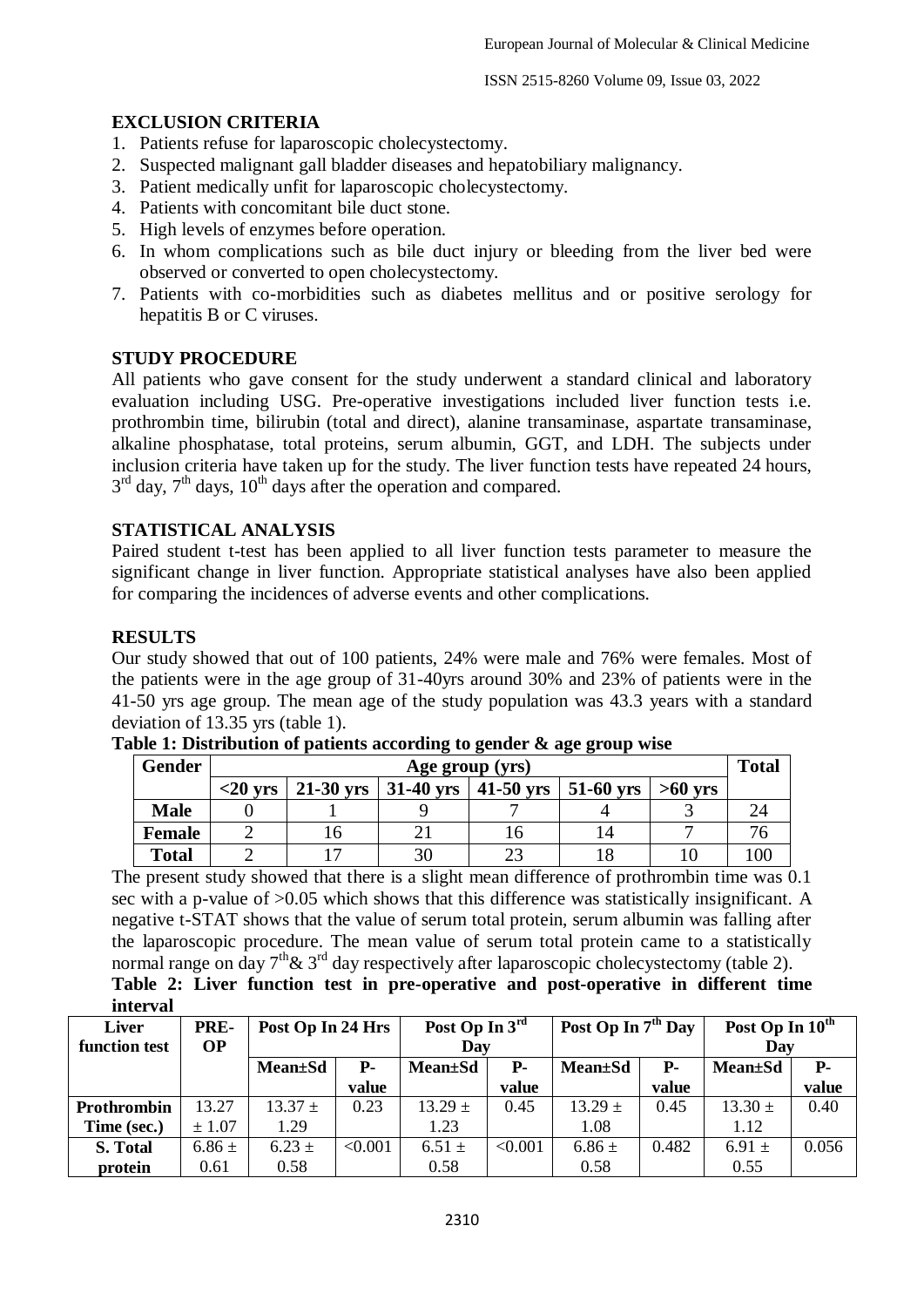| (gm/dl)            |             |              |         |             |         |              |         |             |         |
|--------------------|-------------|--------------|---------|-------------|---------|--------------|---------|-------------|---------|
| S. albumin         | $4.28 \pm$  | $3.92 \pm$   | < 0.001 | $4.26 \pm$  | 0.356   | $4.24 \pm$   | 0.117   | $4.33 \pm$  | 0.062   |
| (gm/dl)            | 0.38        | 0.34         |         | 0.30        |         | 0.32         |         | 0.31        |         |
| S. Total           | $0.66 \pm$  | $0.82 \pm$   | < 0.001 | $0.70 \pm$  | 0.002   | $0.62 \pm$   | 0.001   | $0.61 \pm$  | < 0.001 |
| <b>Bilirubin</b>   | 0.29        | 0.38         |         | 0.31        |         | 0.30         |         | 0.28        |         |
| (mg/dl)            |             |              |         |             |         |              |         |             |         |
| S. Direct          | $0.22 \pm$  | $0.28 \pm$   | < 0.001 | $0.24 \pm$  | 0.001   | $0.21 \pm$   | 0.132   | $0.20 \pm$  | < 0.001 |
| <b>Bilirubin</b>   | 0.09        | 0.13         |         | 0.11        |         | 0.10         |         | 0.09        |         |
| (mg/dl)            |             |              |         |             |         |              |         |             |         |
| <b>SGOT</b>        | 33.66       | 54.76 $\pm$  | < 0.001 | $41.10 \pm$ | < 0.001 | $33.28 \pm$  | 0.048   | $33.87 \pm$ | 0.162   |
| (IU/L)             | ± 9.73      | 10.69        |         | 9.66        |         | 8.60         |         | 9.02        |         |
| <b>SGPT (IU/L)</b> | 27.21       | $45.63 \pm$  | < 0.001 | $38.04 \pm$ | < 0.001 | $29.28 \pm$  | 0.011   | $26.49 \pm$ | 0.168   |
|                    | ± 8.72      | 12.81        |         | 7.76        |         | 7.66         |         | 8.66        |         |
| <b>Serum GGT</b>   | 23.11       | $29.69 \pm$  | < 0.001 | $27.34 \pm$ | < 0.001 | $23.60 \pm$  | 0.028   | $23.72 \pm$ | 0.002   |
| (IU/L)             | ± 8.46      | 9.76         |         | 8.14        |         | 7.41         |         | 7.28        |         |
| <b>Serum LDH</b>   | $368.1 \pm$ | $435.3 \pm$  | < 0.001 | $383.6 \pm$ | 0.010   | $390.9 \pm$  | < 0.001 | $360.3 \pm$ | 0.110   |
| (IU/L)             | 70.6        | 91.7         |         | 70.6        |         | 76.2         |         | 66.9        |         |
| <b>S. Alkaline</b> | 101.46      | $122.33 \pm$ | < 0.001 | $96.40 \pm$ | 0.001   | $104.94 \pm$ | 0.031   | $98.68 \pm$ | 0.060   |
| <b>Phosphate</b>   | $\pm$       | 26.67        |         | 20.59       |         | 26.70        |         | 22.24       |         |
| (U/L)              | 23.72       |              |         |             |         |              |         |             |         |

ISSN 2515-8260 Volume 09, Issue 03, 2022

A positive t-STAT shows that the value of serum total bilirubin and direct bilirubin was increased after the laparoscopic procedure. The mean value of serum total bilirubin came to a statistically normal range between the  $3<sup>rd</sup>$  and  $7<sup>th</sup>$  days after laparoscopic surgery. The mean value of serum direct bilirubin came to a statistically normal range on the 7th day after laparoscopic surgery (table 2).

A positive t-STAT shows that the value of SGOT & SGPT was increased (71.02% & 67.69% respectively) after the laparoscopic procedure. The mean value of SGOT and SGPT was came to a statistically normal range in between the 7to  $10<sup>th</sup>$  day after laparoscopic surgery (table 2).

A positive t-STAT shows that the value of serum GGT, serum LDH & serum alkaline phosphate was increased (28.47%, 18.2% & 20.55% respectively) after the laparoscopic procedure. The mean value of serum LDH & serum Alk. phosphate came to a statistically normal range on the 10th day after laparoscopic surgery (table 2).

# **DISCUSSION**

Many hospitals now provide lap cholecystectomy as a day-care treatment, with patients being discharged within 24 hours. In the current study, we found that the mean age of the study participants was 43.3yrs, with an overwhelming majority being females (76%) and the rest were males (24%). Several studies measuring the prevalence of the disease or relating to surgical procedures for cholelithiasis have reported similar figures<sup>12</sup>.Astudy in Taiwan also found a higher incidence of cholelithiasis in  $f$ emales<sup>13</sup>. This is expected, as several studies have shown the female gender to be a risk factor for the development of gallstones<sup>14</sup>. The majority of the patients who underwent surgery were in the age group of 31-40 years in both sexes. The second highest was seen in the age group of 41-50 years. These two groups constituted 53% of the cases. Showing that the disease incidence increased after the age of 30 years.

The prothrombin times of patients when analyzed showed that the results were not uniform for all patients. While some showed an elevation in prothrombin time, there were a few who had decreased prothrombin time after surgery showing hypercoagulability. The mean of the prothrombin time before surgery and after 24hrs,3rd day,7th day, and 10th day was 13.27 sec, 13.37 sec, 13.29sec,13.29sec, and 13.30 sec respectively with SD of 1.07 sec, 1.29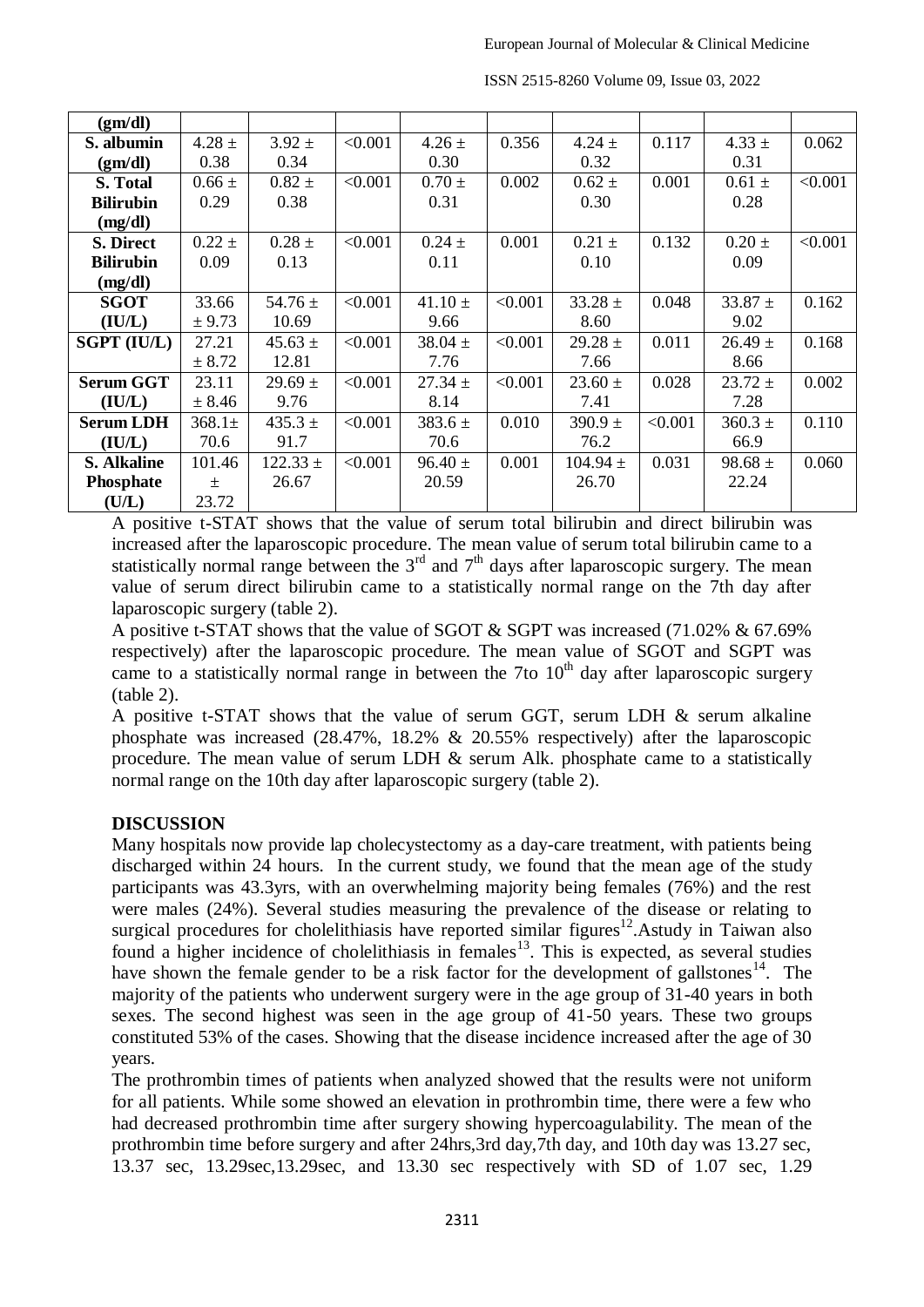sec,1.23sec, 1.08 sec, and 1.12sec respectively. These values when charted showed that the increase in the mean was statistically insignificant (p-0.23). Hence the prothrombin time can be considered to stay unchanged. The study goes in line with the study done by Pankaj Kumar Garg et al in 2008 at Maulana Azad medical college who also supported that there was no change in prothrombin time<sup>15</sup>.

The total protein of patients when analyzed showed that the results were not uniform for all patients. The mean of the total protein before surgery and after  $24$ hrs, $3<sup>rd</sup>$  day, $7$ th day, and 10th day was 6.86gm/dl,6.23 gm/dl, 6.51gm/dl, 6.86 gm/dl, and 6.91 gm/dl respectively with SD of 0.61, 0.58, 0.58, 0.58 and 0.55 respectively. These values when charted showed that the decrease in the mean was statistically significant (p-<0.05). Hence the total protein can be considered to decrease after surgery and came to statistically normal on day 7th after surgery.

The serum albumin of patients when analyzed showed that the results were not uniform for all patients. The mean of the total protein before surgery and after 24hrs, 3<sup>rd</sup> day, 7th day, and 10th day was 4.28 gm/dl, 3.92 gm/dl, 4.26 gm/dl, 4.24 gm/dl, and 4.33 gm/dl respectively with SD of 0.38, 0.34, 0.30, 0.32 and 0.31 respectively. Hence the serum albumin can be considered to decrease after surgery and came to statistically normal on 3rd day after surgery. Our results goes in line with another study done by Anil Kumar bellad et al  $(2013)^{16}$  and Hans Barle et al  $(2004)^{17}$  which shows similar results.

In a study by Guven et al liver enzymes, as well as LDH, was investigated in two groups of patients who had undergone laparoscopic and open cholecystectomy. According to their results, AST, ALT, and LDH (but not ALP) was significantly increased following laparoscopic cholecystectomy<sup>18</sup>. Our study also demonstrated similar results for AST, ALT, LDHexcept for ALP.

Hasukic et al<sup>19</sup>. showed that 48-hour post-intervention levels of AST and ALT were significantly higher in patients undergoing laparoscopic cholecystectomy in comparison to open surgery. However, they mentioned that LDH and ALP were remained unchanged after 48 Hrs.Our study also demonstrated similar elevations in AST and ALT but we also notice changes in ALP and LDH.

Considering another similar study by Halevy et  $al^{20}$ , it has been shown that after laparoscopic cholecystectomy, AST, ALT, ALP, and bilirubin levels were increased by 73%, 82%, 53%, and 14%, respectively. Our study also demonstrated similar elevations in AST, ALT, ALP, and total bilirubin which was goes in line with their study.

AnilkumarBellad et al<sup>16</sup>, showed that there was a significant increase in bilirubin (total), AST, ALT, ALP, and decrease of serum albumin and total proteins after doing laparoscopic cholecystectomy when compared to normal values. The study was done by them also supported our results.

Seyed Adel Maleknia et  $al^{21}$  also showed that there was no significant difference was found in the serum levels of ALP in post-op 1 and 2 when compared both to each other and to the baseline. Regarding AST and ALT, there was a significant increase in post-op 1 and 2 compared to their baseline values. Compared to baseline levels, LDH had a significant increase after post-op 2; but not after post-op 1. Moreover, total bilirubin levels showed significant increases at post-op 1 and post-op 2 from the baseline and also in comparison with each other. The study was done by them also supported our finding of total bilirubin, ALP, ALT, AST, and LDH.

Nasir Zaheer Ahmad et  $al^{22}$  also showed that Alterations in the serum AST, ALT, and GGT were seen on the first postoperative day. Minor changes were seen in bilirubin and ALP. An overall disturbance in the LFTs was seen in more than two-thirds of the cases. Repeat LFTs performed after 3 weeks on follow-up were found to be within normal limits. Our finding is also in line with their finding of AST, ALT, GGT, bilirubin, and ALP.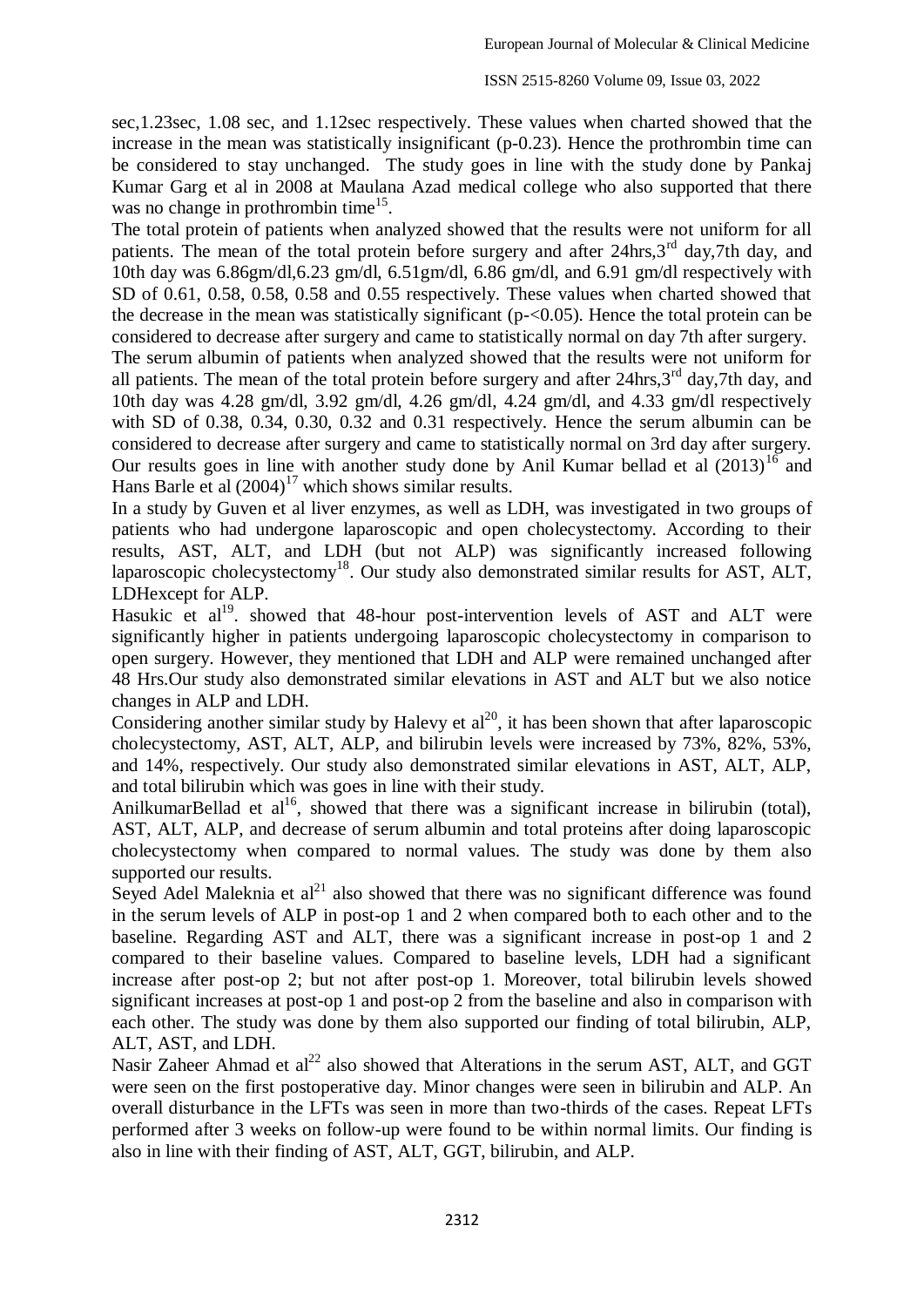Their results were almost in line with our results, except for ALP levels and PT and the duration of follow-up. In our study, there was a trend toward normal values for direct bilirubin, AST, ALT, ALP, LDH, and GGT in between 7to  $10<sup>th</sup>$  day after surgery and total bilirubin and albumin at  $3<sup>rd</sup>$  day.

Most of the patients were discharged around postoperative day  $3<sup>rd</sup>$ . No patient developed any complications. This signifies that the alterations in liver enzymes were temporary and without complications.

Disturbances in liver enzymes after laparoscopic cholecystectomy were first studied by Halevy et  $al^{20}$  in 1994. The possible explanations included increased intra-abdominal pressure, squeeze pressure effect on the liver, excessive use of diathermy, pulling on the gallbladder, or passage of micro-calculi into the bile duct. However, many studies have shown that changes in liver enzymes, bilirubin, and LDH are commonly expected after laparoscopic surgeries with different etiologies being hypothesized.

More work was performed to evaluate the causes of this alteration after laparoscopic procedures, and it was found that low pneumoperitoneum pressure was associated with fewer adverse effects on liver function<sup>9</sup>. The pneumoperitoneum pressure used for laparoscopic cholecystectomy is higher than the pressure in the portal venous system. This pressure impedes portal circulation and reduces portal flow up to 50%, which may cause depression of the hepatic reticular endothelial system<sup>23</sup> this observation explains why the change in liver function test.

### **CONCLUSION**

We concluded that there was a statistically significant increase in the bilirubin(total and direct), SGOT, SGPT, GGT, LDH, and serum alkaline phosphatase levels after laparoscopic cholecystectomy. There was a decrease in total protein and albumin and no change for prothrombin time. However, further studies with larger sample sizes and multi-center trials would yield more definite results, along with meta-analyses. We strongly suggest the consideration of confounding factors such ascomorbidities, duration of surgery, CO2 pressure, utilized anesthetic agents, and also longer period follow-ups.

# **REFERENCES**

- 1. Abraham S, Rivero HG, Erlikh IV, Griffith LF, Kondamudi VK. Surgical and nonsurgical management of gallstones. Am Fam Physician. 2014 May 15;89(10):795-802.
- 2. Blythe J, Herrmann E, Faust D, Falk S, Edwards-Lehr T, Stockhausen F, Hanisch E, Buia A. Acute cholecystitis - a cohort study in a real-world clinical setting (REWO study, NCT02796443). PragmatObs Res. 2018; 9:69-75.
- 3. Kose SH, Grice K, Orsi WD, Ballal M, Coolen MJL. Metagenomics of pigmented and cholesterol gallstones: the putative role of bacteria. Sci Rep. 2018 Jul 25;8(1):11218.
- 4. Hiwatashi K, Okumura H, Setoyama T, Ando K, Ogura Y, Aridome K, Maenohara S, Natsugoe S. Evaluation of laparoscopic cholecystectomy using indocyanine green cholangiography including cholecystitis: A retrospective study. Medicine (Baltimore). 2018 Jul;97(30):e11654.
- 5. Odeberg-Wernerman S. Laparoscopic surgery effects on circulatory and respiratory physiology: an overview. Eur J SurgSuppl2000;585:4-11.
- 6. Saber AA, Laraja RD, Nalbandian HI, Pablos-Mendez A, Hanna K. Changes in liver function tests after laparoscopic cholecystectomy: not so rare, not always ominous. Am Surg2000;66:699-702.
- 7. Morino M, Giraudo G, Festa V. Alterations in hepatic function during laparoscopic surgery. An experimental clinical study. SurgEndosc1998;12:968-972.